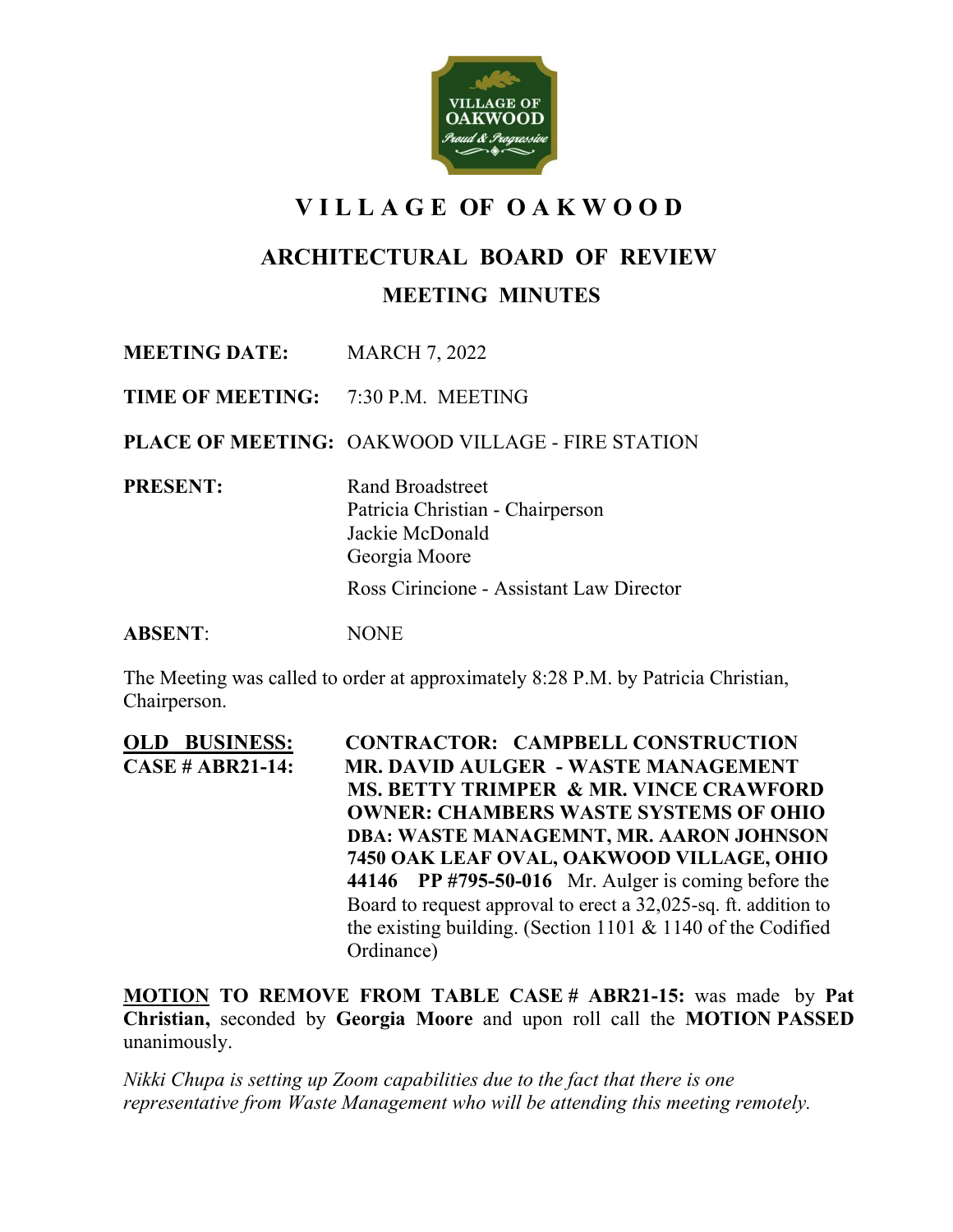**Mr. Cirincione:** There are several representatives here tonight from Waste Management.

*Swearing In of Representative Vince Crawford by Ross Cirincione:* **Mr. Vince Crawford, Public Sector Representative for Waste Management:** "Do you solemnly swear that the testimony and evidence you will present to the Planning Commission & Architectural Board of Review you give tonight will be the truth, the whole truth, and nothing but the truth so help you God?" **Mr. Crawford:** I do.

*Swearing In of Representative David Aulger, Campbell Construction by Ross Cirincione*: "Do you solemnly swear that the testimony and evidence you will present to the Planning Commission & Architectural Board of Review you give tonight will be the truth, the whole truth, and nothing but the truth so help you God?" **Mr. Aulger:** I do.

*Swearing In of Representative Betty Trimper, Waste Management by Ross Cirincione:* "Do you solemnly swear that the testimony and evidence you will present to the Planning Commission & Architectural Board of Review you give tonight will be the truth, the whole truth, and nothing but the truth so help you God?" **Ms. Trimper:** I do.

*Swearing In of Representative Gregory Spinos, Argo Navis Assets LLC by Ross Cirincione:* "Do you solemnly swear that the testimony and evidence you will present to the Planning Commission & Architectural Board of Review you give tonight will be the truth, the whole truth, and nothing but the truth so help you God?" **Mr. Spinos:** I do.

**Mr. Crawford, Waste Management:** I have worked with Waste Management for 20 years and I have worked with the Village of Oakwood for a long time.

Tonight, I have with me **Betty Trimper, Area Manager for Waste Management Recycling Collections & Sorting, David Aulger, Campbell Construction Representative,** (who will be constructing the building) and on **Zoom, Johann Chandler, Facility Engineer.**

We have been working with Mayor Gottschalk and his administration for quite a few months to provide the best insight and overview of what our proposal is for. At this time, I will provide a high-level overview of what the facility expansion will be and if you have questions, myself and the facility representatives will address them.

Our current facility is the transfer station and the recycling facility, which would be the backside of the whole building and the recycling facility. That section of 7,000-sq. ft. is currently where we store the bales we make. We make bales of cardboard, aluminum and plastic. That gets shipped out to be made into new product; whether it's a new aluminum can, or a new milk bottle, that's what those recyclables are used for.

With the addition going up to 32,000-sq. ft. that would allow us more storage for that material. Our goal is to bring in new updated machinery. The current machinery that we have for the recycling is very old, and is not as functional.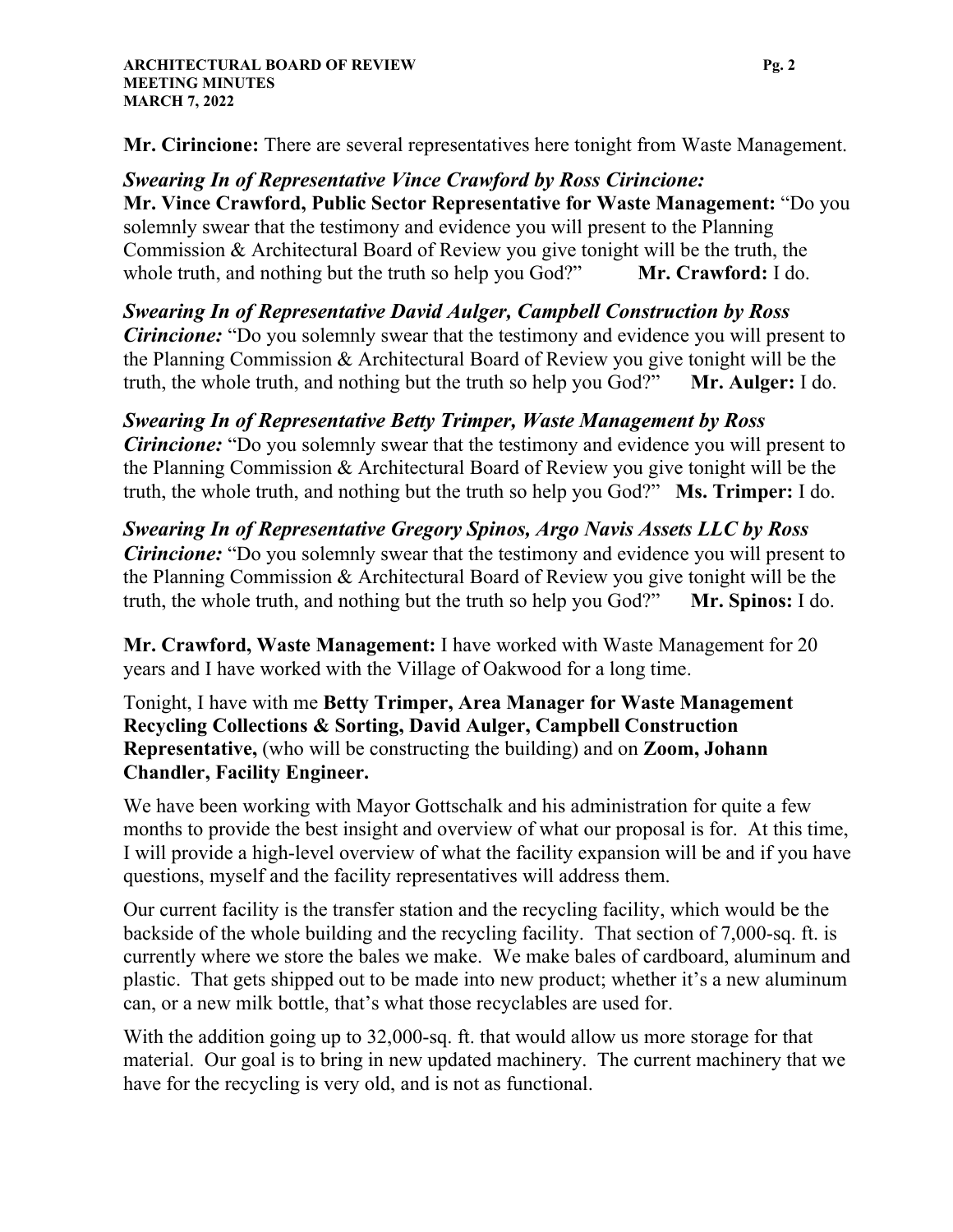The current machinery we have in place is incapable of extracting all the recyclables as the new updated 2022 version is able to do. This would be a big investment on our part. It would cost us about 26 million dollars to put into the facility itself.

David Aulger brought with him some beautiful renderings of what the proposed building addition would look like. We will make it look better all the way around. This addition will also bring in new jobs. We hope to have 40 new employees working on the recycling portion to extract more material and do a better job of recycling. We need that extra footprint for bale storage and shipping as trucks come in and out.

The renderings will show that we are planning to put in more trees and landscaping around all the sides of the facility, and on the northern and back side of the facility as well. There are also a ton of trees on the I-271 side.

**Mrs. McDonald:** There is a residential area right behind that and if there's going to be just a few scattered trees, the residents will not be happy with that. It would have to be heavily landscaped in that area. What type of trees will you be putting in?

**Mr. David Aulger, Campbell Construction:** We are proposing to put in Austrian Pines.

**Ms. Christian:** We would also like to know how many trees you are putting in?

**Mr. Cirincione:** Any landscaping should be submitted to our landscape architect for approval so that we can be assured there will be sufficient coverage to give that property a nice border. Even if people have objections now to the way it looks, you can remove those objections by putting in adequate screening with adequate plantings.

**Ms. Betty Trimper, Waste Management:** We have been very upfront with the mayor and let him know we would work with him for what would meet Oakwood's needs to landscape that northern side.

**Mr. Crawford:** What the residents will see when the addition is complete will be a much prettier building than what they are looking at today, if they can even see through the proposed trees. We're not raising the building any higher.

**Mrs. McDonald:** Okay, but the building is going to be extended beyond where it is right now? Is that correct?

**Mr. Crawford:** The building is still on the same footprint. As far as the expansion goes, the building itself is the same square size from end to end, so what somebody sees is not going to change; it will just look better.

**Ms. Christian:** Can I ask about all the rubbish we get on the road where the building is? I go up and down that road, and I think: "Oh my God, what do people from out of town who go down that road think of Oakwood?" They see all the papers and cans from the rubbish area. I'm ashamed of that. We live in Oakwood Village and we're proud of this place. To be honest, you guys don't pick up that rubbish very often.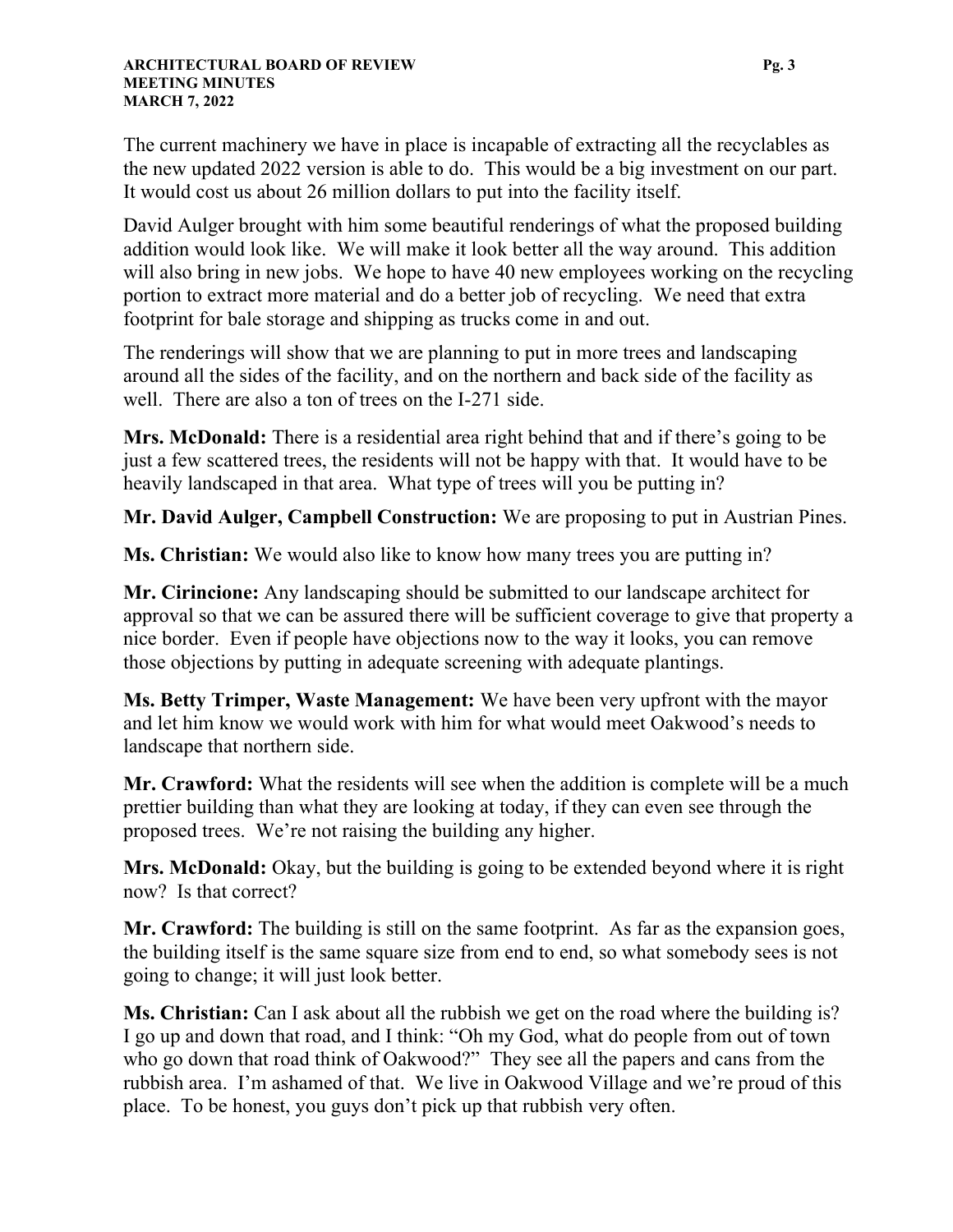**Mr. Crawford:** In the winter, it is more difficult to maintain, but we have crews that go out every day to pick up litter. We make sure they have it documented, and the Fire Chief may be able to speak on that as well because he has asked us about that in the past to make sure our crews are out there doing that.

We are proud to be in Oakwood Village as well. Waste Management is an environmental solution provider. We want to do more recycling and less waste. This proposed addition to this facility will process more of the recyclables versus having more waste. Now that doesn't mean that we're going to stop cleaning up; that's part of our daily landscaping. If we need to put in more trees, we'll do that. That is one of the things we discussed extensively with the mayor. Mayor Gottschalk was very adamant that we have the right amount of landscape. Additional landscape can be added.

**Ms. Christian:** The rubbish also creates a rodent problem. Residents live around there and that is very close to them and the rodent problem makes them afraid. Do you have some kind of animal control?

**Ms. Trimper:** Yes, we have rodent control processes in place that will stay in place. The addition is related to the recycling side only. It's not about bringing in more trash; it's about having a more efficient operation. Concerns about the debris and recycling will allow us to efficiently process and keep material moving and not have a stock pile of material and debris around the neighborhood.

As a company, we are required to have rodent control. That is not going to stop regardless of the recycling center. Every one of our facilities has that protocol, not just the one in Oakwood Village.

**Mr. Crawford:** One of the other big additions to this proposed facility that will be very important is a piece of equipment that will cost half a million dollars. It is a fire suppression system that will monitored 24/7 by a company. If something were to happen at the facility, there would be someone who would be able to visually see where that fire suppression needs to go to in the facility. It is a state-of-the art piece of equipment. At this point, we would like to show renderings of what the proposed building will look like.

### *Project Overview Renderings*

**Mr. Aulger:** *(Refer to drawings on colored site plan)* This is our colored site plan. North is shown by the direction arrow on the drawing. Oak Leaf Oval and Oak Leaf Roads are shown on the bottom of the north drawing. The existing facility is in the tan color in the center of the property. The 7,000-sq. ft. existing portion of the property that Vince Crawford mentioned earlier is also shown, and that is represented by the dash and rectangle. That is being removed and replaced with the 32,000-sq. ft. addition.

Most of the existing pavement that you see to the east side of the property will remain. To the west side of the property, we are adding a vehicular access drive, four (4) truck docks on the west side of the building and then additional employee parking along the south side of the addition.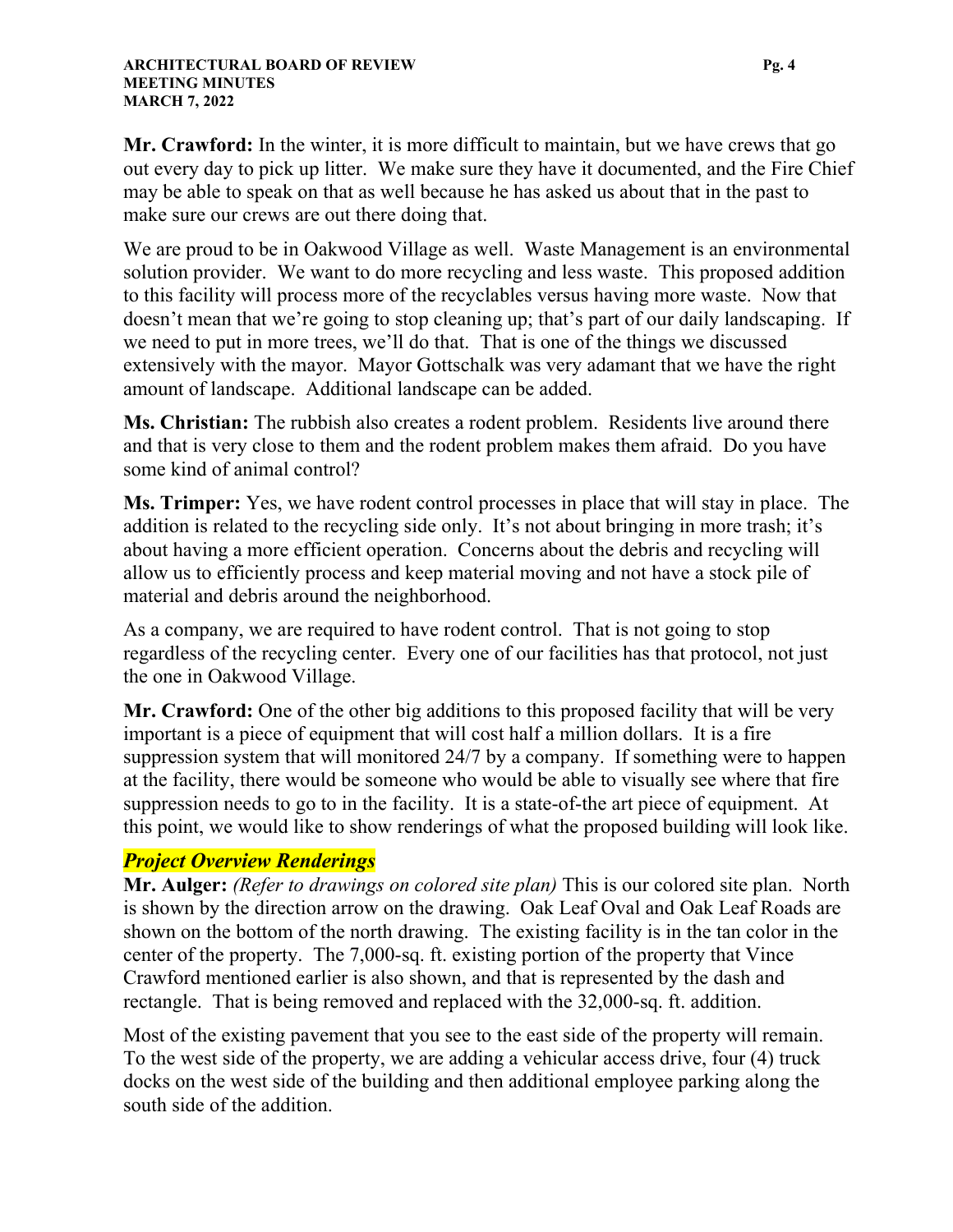The trees that Vince mentioned will go along the north property line. I counted 63 trees spaced in a double staggered row pattern except for the area where the existing pavement gets close to the property line. My understanding is that the trees along Oakleaf Oval are Austrian Pines. We want to keep with the existing landscape architecture and use that same species of tree along this edge.

The adjacent property to the north is zoned I-2 as well as the adjacent property to the west. In checking with the current zoning map, there are two additional properties to the north that are also zoned I-2 before there is the residential property the Commission mentioned.

The floor plan of the proposed addition is shown on the drawings. The area and the addition there is not in color but has a lot of lines on it that shows what is existing, what is new and what is being demolished. What is of more importance are the esthetic views of the structure. The north elevation is what would be viewed from the property adjacent to the north. From this line on would be the existing building. From this line to the left is the new addition. It is a pre-engineered metal building structure. It will have an 8-foothigh concrete abuse wall all the way around that will be painted green. The metal building siding will be white with green bands painted on it. As part of the beautification and enhancement of the existing building that Vince already mentioned, we will be repairing the existing materials on the existing building, and then painting the green accents that you see here as well as the brand "Waste Management" logo in their corporate colors of green and yellow.

On the bottom of the drawing, is the west elevation, and again the full-length concrete abuse wall, pre-engineered metal building siding and standing seamed metal roof. The eave elevation is 36-feet high and will rise at a 1/12 slope to where it meets the existing building, but that slope continues to where you see it on the site drawing. That elevation is approximately 53.8-inches, which is less than the zoning ordinance maximum of 55 inches, so we have not exceeded that requirement.

The south elevation shows a line heading east out of the existing building and heading west is the new addition. Once again, we will repair the existing materials, painting them and improve the esthetics. Corporate branding will be added to that elevation, and the green painted stripe goes around the building. The east elevation faces the highway, and there is probably 200-feet of woods between the building and the highway.

**Mayor Gottschalk:** Mr. Chairman, if I might make a comment. *(Referring to the power lines and Interstate McBee)* It's difficult at this point to know exactly how we're going to landscape it, but the addition is going to look much nicer than what it was. Good landscaping will probably be on the Interstate McBee property where they won't have to deal with the power lines. In addition, we're going to get an easement on the back yards of the homes on North Lane to be able to landscape those. Also, we are going to apply for what is called a TIF.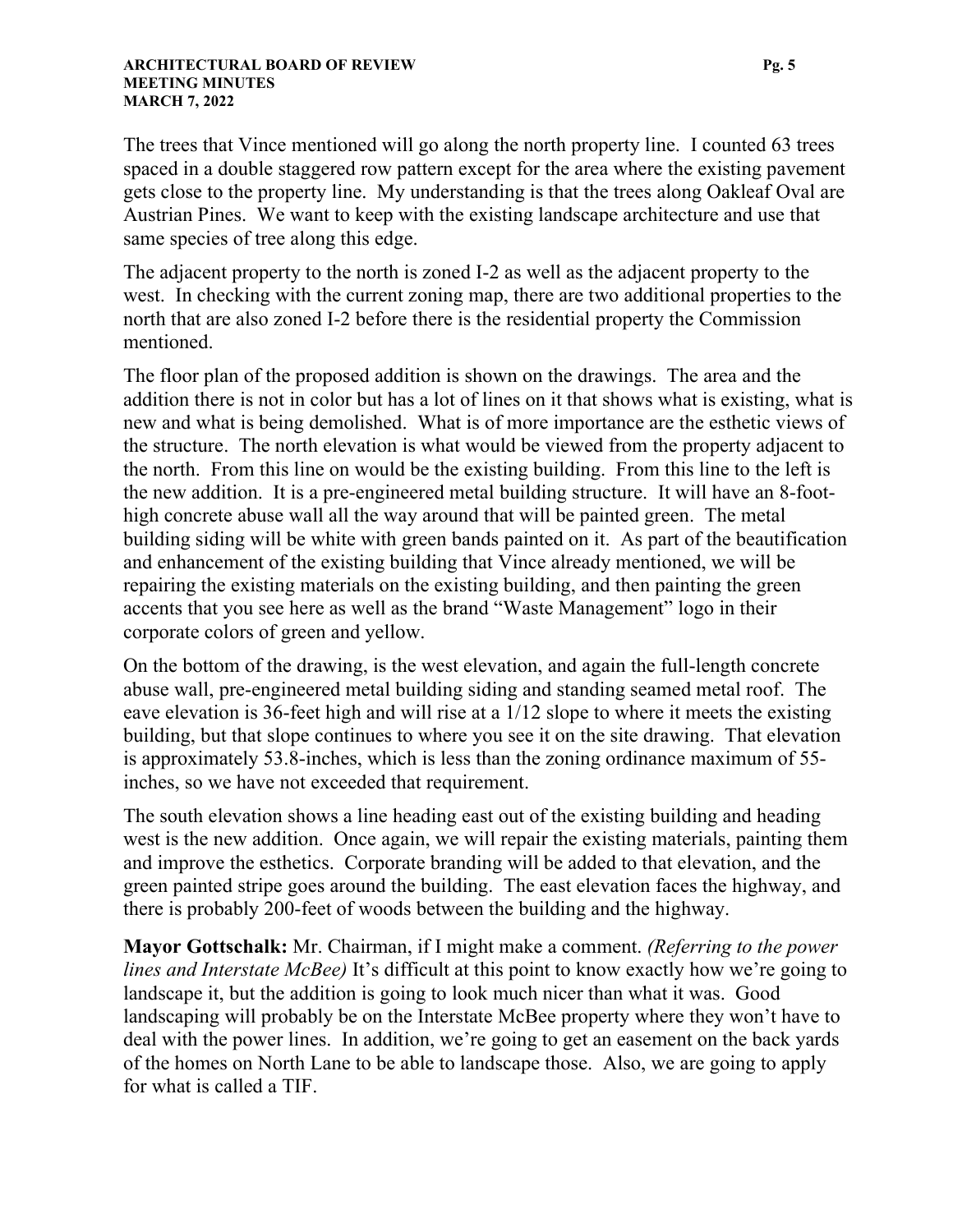With that, we will receive money every year that would have been going to the County in property taxes coming back to Oakwood Village. We're going to designate how we're going to use it other than what Waste Management is doing with screening the north side of their building on the Interstate McBee Property. I care about the back yards on North Lane as well as the entrances on Wright & Free Avenues that can be dressed up as well. We're looking from the County to receive probably about 35 or 40,000 dollars a year coming in for about 15 years. Not only are we counting on Waste Management to do what they're doing, but in addition, those doors are being closed when operations are done at the end of the day, correct?

**Ms. Trimper:** That's correct. Operations usually end by 5:30 or 6:00 P.M. at the latest.

**Mayor Gottschalk:** Most of those ten doors at Waste Management are never closed. Four of those doors are never closed because they weren't operational in the first place.

It's up to the resident's themselves to give us an easement to use their back yards if they want the screening.

**Mrs. McDonald:** Are those residents aware that they would have to give up their back yard for easement screening?

**Mayor Gottschalk:** No, the residents are not aware of that. We first have to see if this gets passed. With ABR, this would be approved contingent on once the plans are put together. In terms of Interstate McBee, they received a half-million dollar grant just to rehab that land. Now we will be able to decide how to best screen at least the building before we even get to the back yards of the people. That will be known within that next three months. This issue will come back before you within the next month and a half.

**Ms. Christian:** I questioned the idea of the Waste Management trucks [spilling recyclables] out of the trucks especially on the side streets. They should clean that up more.

**Mayor Gottschalk:** Twice a week I expect Waste Management to go down Oak Leaf Road to pick up anything that has been thrown out of those trucks. I had a problem with this when I thought they were expanding to solid waste, but it's recyclables only. Actually, they will be packed and stacked better, so there will be less truck traffic than more.

**Mr. Cirincione:** What impact will the expansion of recyclables on site there have on traffic with trucks coming in and out of there?

**Mr. Crawford:** Since these are recyclables, the truck traffic entering and existing off Oakleaf Road is completely separate from our employee and pedestrian parking lot. We don't anticipate that there will be any change as far as the industrial zoning of the traffic flow. We don't need a new road or expansion of anything. Essentially, we have two types of recycling right now.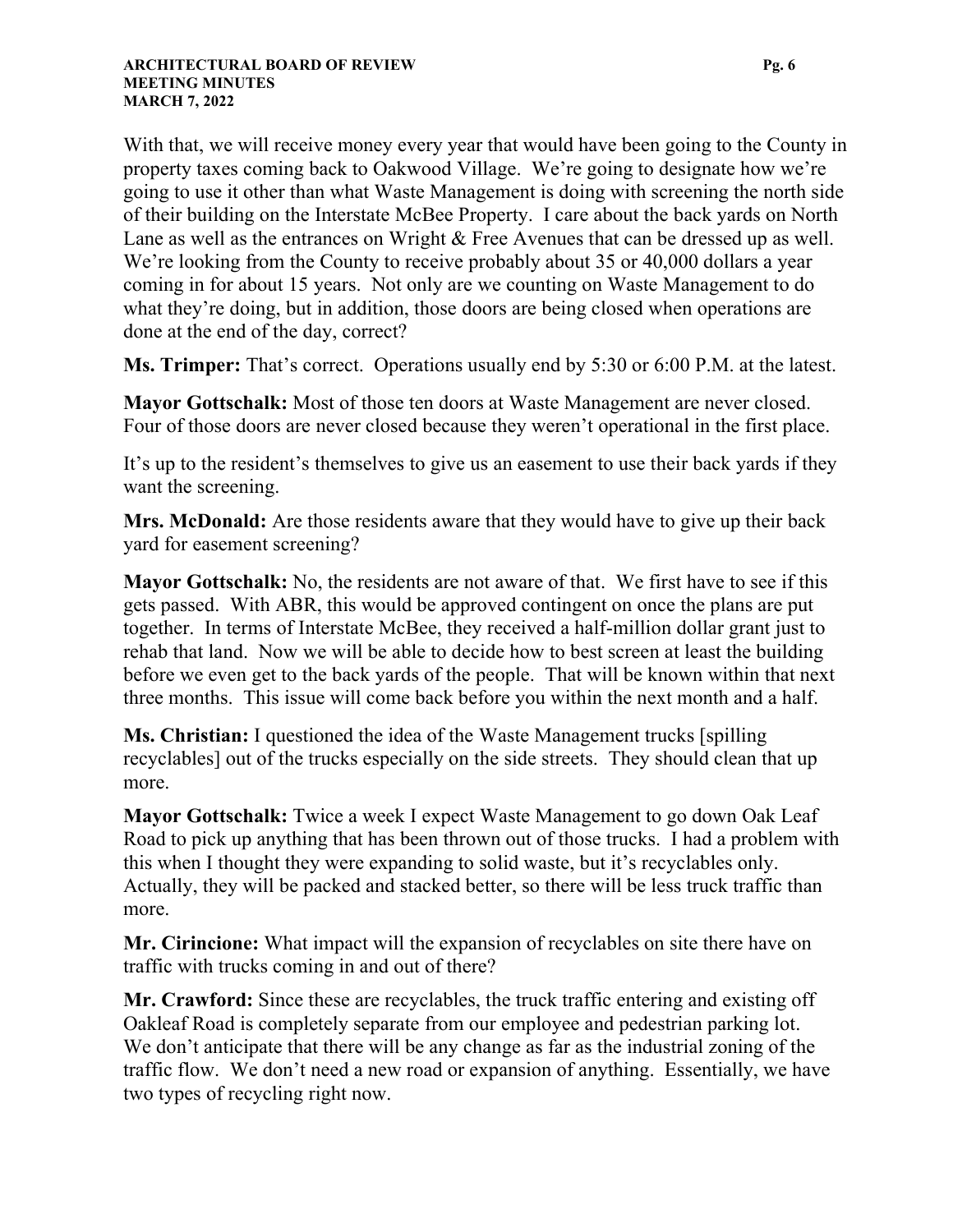Some of those materials that come to that facility get shipped to Akron to get recycled in Akron at a different facility. So those materials we're sending out in trucks are shipped in more frequent loads because they are of a lighter material which would be processed, baled and shipped to its end destination. That means there will be fewer trucks transporting that material outside the facility at that point.

There should be no impact on traffic. Where the distribution center is on Oakleaf Oval, you see the distribution trucks parked on the side of the road all the time. Our trucks are always on our property and are never parked on the road and would not impact any of the trucks entering or existing the facility.

**MOTION TO APPROVE CASE # ABR21-14: BASED UPON ALL CONTINGENTCIES AS ADDRESSED BY THE PLANNING COMMISSION** was made by **Jackie McDonald**, seconded by **Georgia Moore** and upon roll call the **MOTION PASSED** unanimously.

| <b>NEW BUSINESS:</b>    | APPLICANT: SIGNARAMA - MR. JOE BERDINE                      |
|-------------------------|-------------------------------------------------------------|
| <b>CASE # ABR22-01:</b> | <b>BUSINESS OWNER: CVE DEVELOPMENT</b>                      |
|                         | <b>COMPANY, LLC</b>                                         |
|                         | 22989 & 22999 FORBES ROAD, OAKWOOD VILLAGE,                 |
|                         | OH 44146 PP #795-40-003, 04-002 & 03-014 Mr. Berdine        |
|                         | is coming before the Board to request approval for (1) One  |
|                         | 23.88" X 85.6" and (1) 26.5" X 100.9" Wall Sign on existing |
|                         | building. (1) One 24" X 34", (2) Two 18" X 18", and (1) One |
|                         | 24" X 24" Ground Signs. (Section 1101.01, 1140.03 & 1185 of |
|                         | the Codified Ordinance)                                     |

**Mr. Berdine** introduced himself as the representative for Chagrin Valley Engineering for six signs located on their property.

**Mr. Cirincione:** The signage requirements provided in our Code are lineal in footage. The lineal footage of the building is for 70-feet and over. The permissible signage for anything over 70 lineal feet is 145.

**Mr. Berdine:** I will go over the individual sign letters for Chagrin Valley Engineering Ltd. Those letters will be installed on the north west elevation of the building. They will be 1/2-inch-thick painted acrylic letters. They will be stud mounted to the surface of the building. The square footage for those sign letters is 18-1/2 sq. ft. That would be a standard dark green color from the manufacturer.

**Mr. Berdine:** The letters will be 1/2-inch acrylic and will not be illuminated. None of the signs will be electrically illuminated.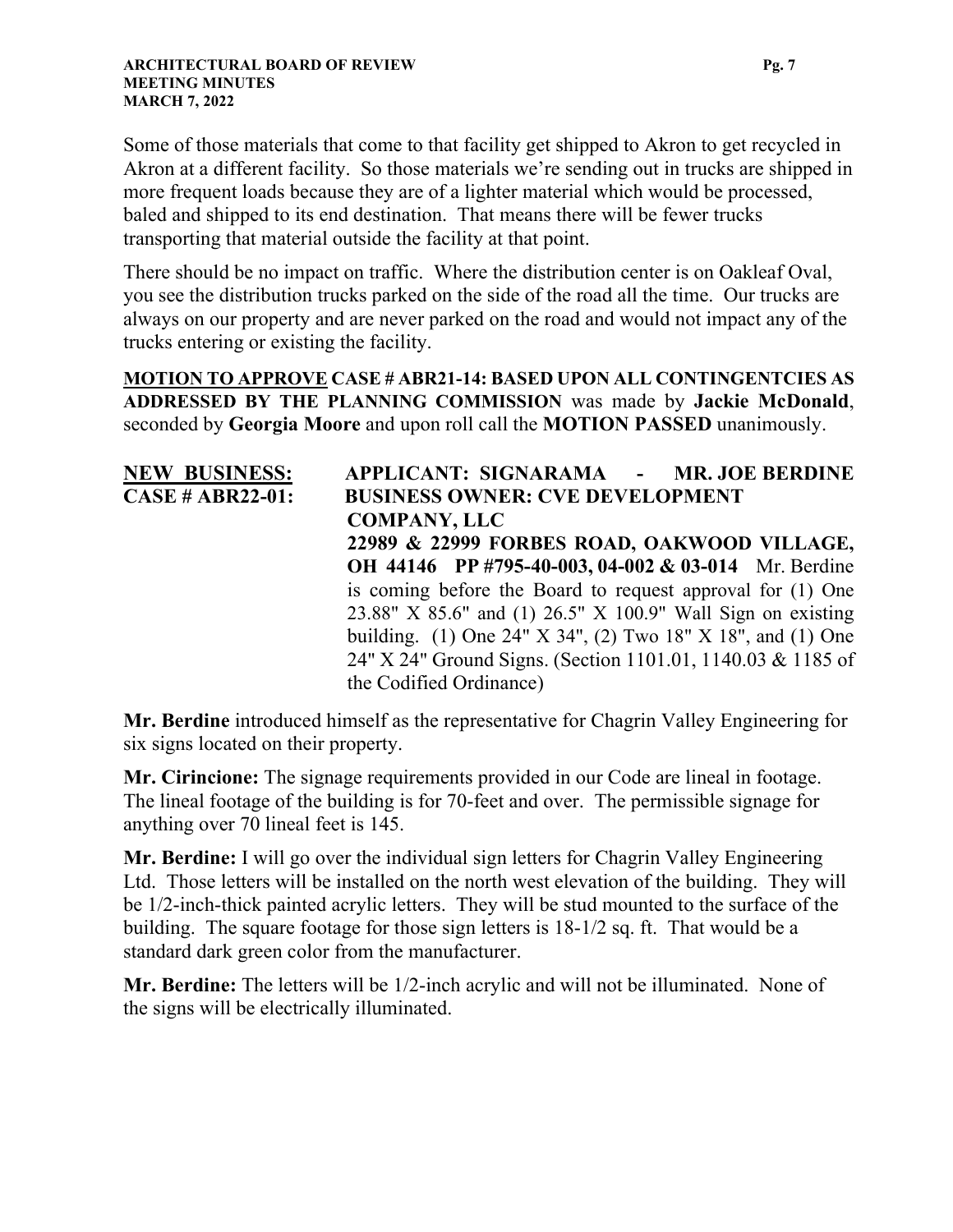#### **ARCHITECTURAL BOARD OF REVIEW Pg. 8 Pg. 8 MEETING MINUTES MARCH 7, 2022**

- 1. There will also be a tenant sign at that location: Open Systems of Cleveland. They would have the same type of sign letters; 1/2-inch-thick acrylic letters, stud mounted to the wall and will be installed on the north east side of the elevation on their side of the building with the same dark green color as those of Chagrin Valley Engineering. That sign would be 14-sq. ft.
- 2. Chagrin Valley Engineering wanted four directional ground signs. The first sign will be located immediately inside the entrance off Forbes Road. It will be installed on the island of the property that separates the CVE parking lot from the Open Systems parking lot. They want to put a directional sign in the middle of that island. That sign will be made of poly-carb, which is a 1/2-inch, 3-ply plastic material and will be "V" carved into that material and will be attached to a 7-ft. 4 X 4 PVC white post that will be imbedded into the ground approximately 36-inches.
- 3. Next is a directional main ground sign made of the same material; a poly- carb white/black/white material. It will be "V" carved with borders to it as well, and will be on attached to a 7-ft. 2 X 2 PVC white post that will be imbedded into the ground approximately 36-inches. That will let customers to this location know where the main entrance to their building and office is. All these signs are single sided.
- 4/5. There are two other signs; the same material with the same type of posts except these are smaller - 18" X 18" (2.25-sq. ft). One sign is for "employees only" and a directional arrow directing guests to use the main entrance to the right side of the building.
- 6. This sign will be made of the same material as the others with the same posts, 18" X 18" and shows Chagrin Valley Engineering. The border and letters are all "V" carved directly into the sign which allows the black to show three.

This is good material. It doesn't rot or rust, and it can't be vandalized. It is a great material.

**MOTION TO APPROVE CASE # ABR22-01:** was made by **Pat Christian,** seconded by **Jackie McDonald** and upon roll call the **MOTION PASSED** unanimously.

**CASE # ABR22-02: APPLICANT: ADVANCED SIGN - GABRIEL BARTLETT LEVIN FURNITURE, MR. SCOTT FRAZIER BUSINESS OWNER: T HAWTHORNE VALLEY OH, LLC 23100 BROADWAY AVENUE, OAKWOOD VILLAGE, OH 44146 PP #795-05-002** Mr. Bartlett and Mr. Frazier are coming before the Board to request approval to replace the "Face" of existing signs: (1) One Front Wall sign 22'4-1/4 X 5'22-3/8, (1) One Tower facing north wall sign 22'4-1/4 X 5'22-3/8, One Tower facing south sign 22'4-1/4 X 5'22-3/8 on existing 90,000-sq. ft. building.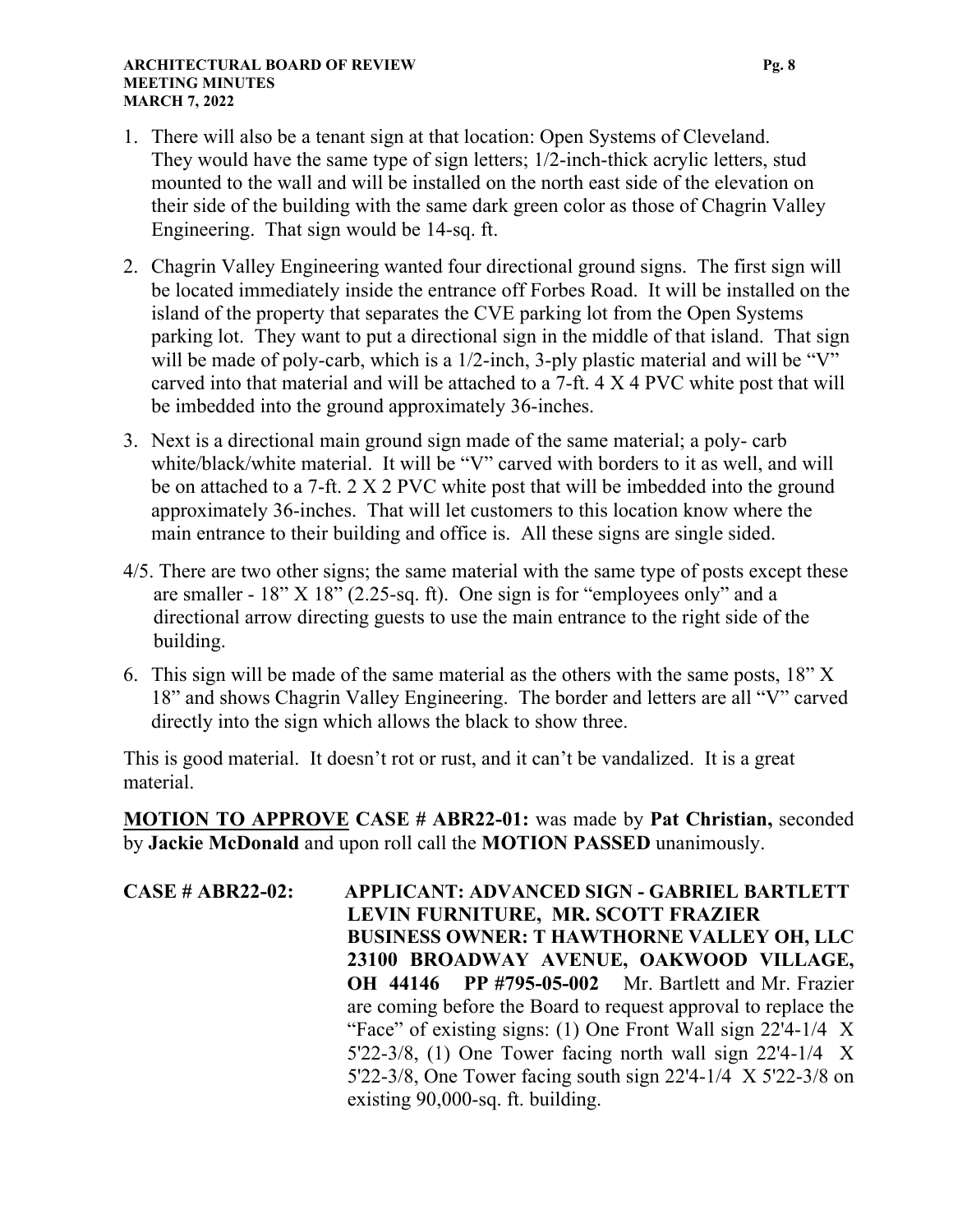Replacing the text of the existing 107 3/4 " X 36 3/8 Monument Sign (Section 1101.01, 1140.03 & 1185 of the Codified Ordinance)

**Mr. Scott Frazier, Levin Furniture Operations Director:** I have been with Levin Furniture for 39 years. Our store currently has red letters on the front façade that shows Levin Furniture. On the western end of the building is a two-dimensional tower. On the northern plane we want to put "Levin Furniture" and on the southern plane we want to put "Levin Mattress" which faces the freeway heading south. As you go down Broadway Avenue, we have the Hawthorne Valley marquis. Currently there is a white panel with red letters that says Levin Furniture. We want to reverse that to a red background with white font letters that will show "Levin Furniture & Mattress".

**Mr. Gabriel Bartlett, Advanced Sign:** That marquis is currently 107.75-inches in height and 36.37-width.

**Mr. Frazier:** We're not changing the current footprint of anything. The current facades are red and we're changing that to white. The marquis monument will be changed from a white background to a red background.

**Mr. Cirincione:** So, it's going to be the same area then?

**Mr. Frazier:** That's correct. We're not taking up any more space sign wise. The sign that is there now is old neon technology, and we're fighting to keep it on and I would like to keep it illuminated so the neighborhood looks nice. We're updating to all LED technology. I believe it's illuminated from above. The whole monument is illuminated and the panels are within a metal frame and are bolted together.

The "Levin Furniture & Mattress" sign on the front will be a little smaller because we had to drop the font size down in order to accommodate the two words, "furniture and mattress".

**MOTION TO APPROVE CASE # ABR22-02:** was made by **Georgia Moore,** seconded by **Jackie McDonald** and upon roll call the **MOTION PASSED** unanimously.

### **CASE # ABR22-03: ARGO NAVIS ASSETS LLC - MR.GREGORY SPINOS** 7375 Macedonia Road, Oakwood Village, OH 44146  **PP #795-19-041**

**Mr. Spinos:** Myself and my wife Megan are the actual owners of the business. My construction company is the one that occupies the building. We've been working with Mayor Gottschalk and the Village of Oakwood for the last two years. We have also been working with Ed Hren, Oakwood Village Engineer for the past month to come up with a proposal for preliminary approval for the proposed site plan.

The site plan changed a little bit over the last week because of the discussion we had with Ed Hren and Mayor Gottschalk.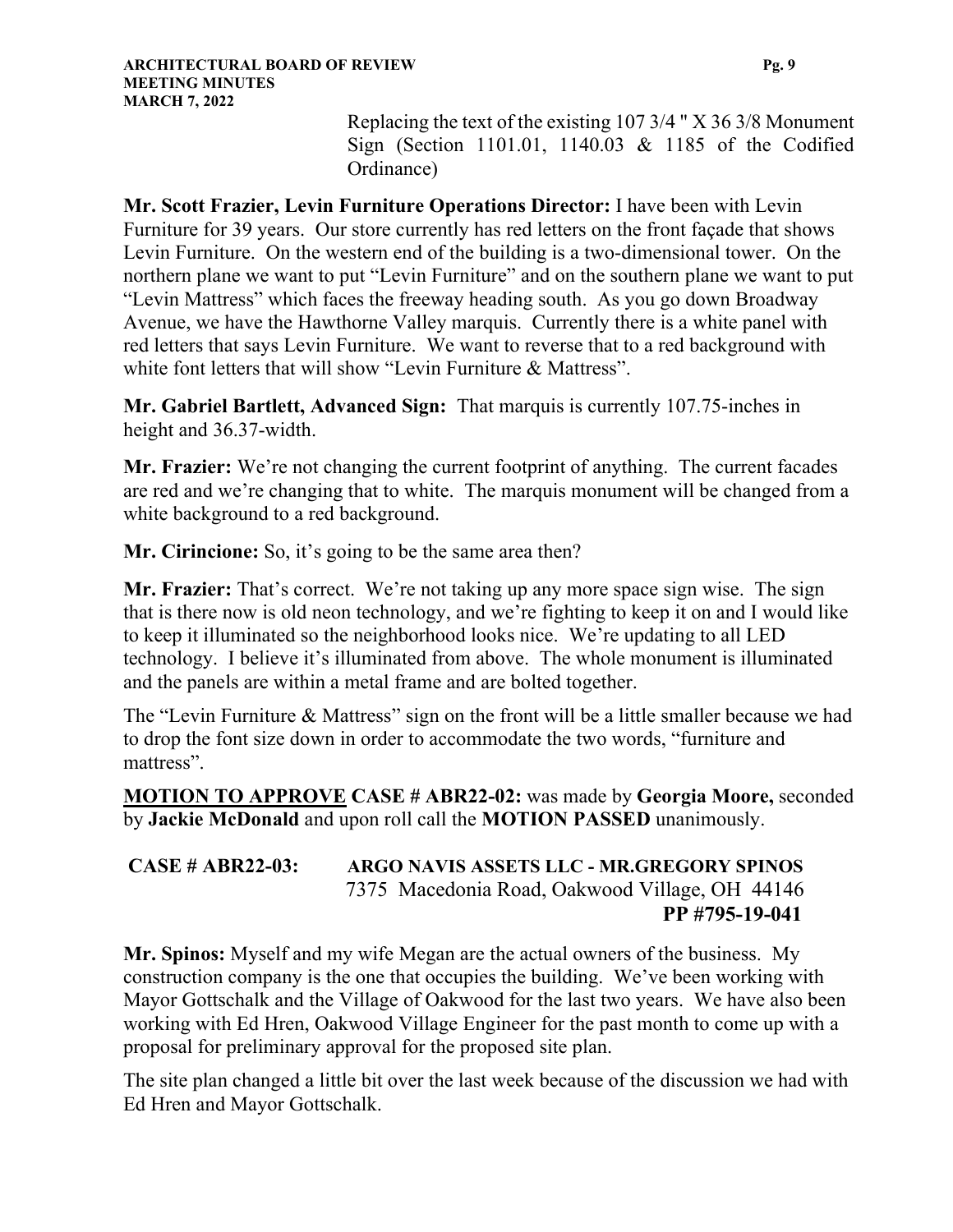The building is going to stay in the same place, but will move away from the R-1 which is to the south. It will move a couple of feet forward. The footprint is going to be a little bigger; from 3,200-sq. ft. to 3,600-sq. ft. but because of the age of the building, there have been subsequent codes that have changed and will require a few variances. That was my discussion with Ed Hren.

So today, we have brought all the information about the building, the building layout, what the site would look like, our parking, and where we're going to load everything. Basically, it's the same building with the doors all oriented away from RF-1 towards the General Business District. That was the suggestion that we were given. I'm not particular as to the building's orientation, I'm more interested in the building's utility. If it works better for the community on the residential side, then I'm perfectly fine with that.

**Mr. Broadstreet:** Do I understand correctly that you are doing this in two different colors of steel?

**Mr. Spinos:** Yes, that is correct.

**Mr. Broadstreet:** Did anyone in the Village bother to mention to you about constructing this in split-face block?

**Mr. Spinos:** Mayor Gottschalk, Ed Hren and myself had a discussion about that. They said that would be something I would have to have a variance for. It would be a preengineered all steel building. The building would be constructed with very good steel siding. It will not turn in to anything that would look horrible over the years.

These are the same buildings that are approved in Dade County for high winds, and the same materials used for world head quarters' buildings that build firestones, and use them on a regular basis. Across the front of the building, with the door placement, there would only be a couple of feet of area. That is the discussion I had with Mayor Gottschalk and I would have to discuss getting a variance for that with the Zoning Board.

**Mr. Broadstreet:** Between the Planning Commission & ABR, we have had a fairly hard and fast rule for about 25 years that any building seen from Broadway Avenue would have to be built at least a third of the way up with split face block.

**Mr. Spinos:** I was not aware of that hard fast rule. Is that something that I would be able to discuss and get a variance on, or is there just no way around it?

**Mr. Broadstreet:** We haven't changed our minds about that in 25 years.

**Mr. Spinos:** So, does it have to be split-face block? The design of the building is actually for slab on grade. The design that you're talking about would probably raise the price \$50,000.00.

**Mr. Broadstreet:** I understand that, but we live here and we will have to look at it long after you're gone.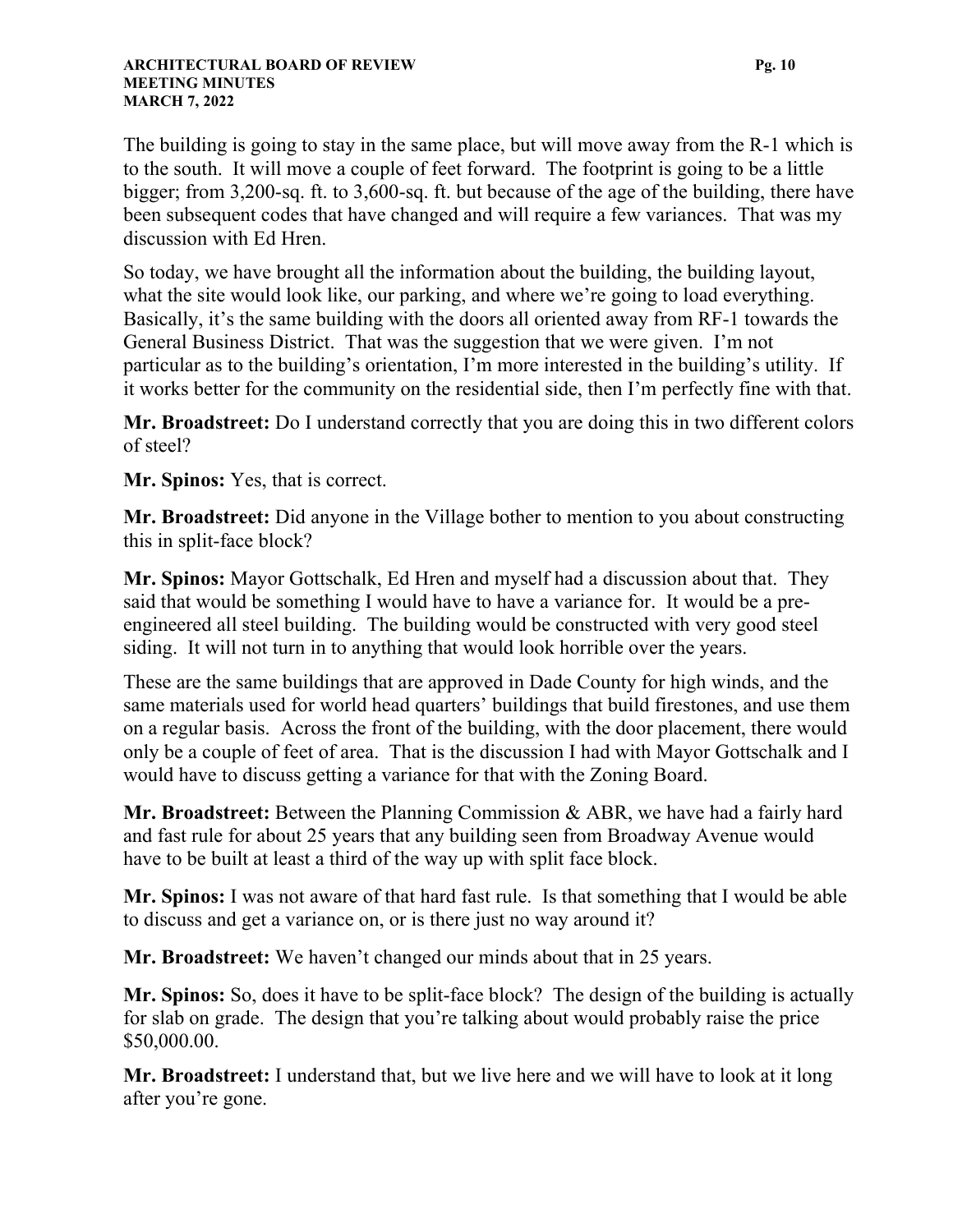#### **ARCHITECTURAL BOARD OF REVIEW Pg. 11 MEETING MINUTES MARCH 7, 2022**

**Mr. Spinos:** I think it would be a very attractive building.

**Mr. Broadstreet:** I'm sure you do think it would be a very attractive building, and no you don't like the idea of having to pay \$50,000.00 more.

**Mr. Spinos:** So, is the north elevation the side that would have to have split-face block?

**Mr. Broadstreet:** Whatever elevation is visible from Macedonia Road and from Broadway Avenue would have to have split-face block.

**Mr. Spinos:** So, that would be two sides; the north side and the west side.

**Mr. Broadstreet:** If your south elevation would be visible from Macedonia Road, the only side that would be exempt would be the east side.

**Mr. Spinos:** Something for consideration, it being up against R-1 just going through the Code and seeing what you're landscaping and screening requirements are, there will be screening up against the south side between the actual building that's there and the Residential R-1.

Also, during my discussion with Mayor Gottschalk, this would be a property that he would go after a TIF for. That type of money might be available to do some additional improvements on a regular basis to maintain it and to even add some other things like landscape or anything else that would have to go across the front.

**Mr. Broadstreet:** I understand what you're saying, however landscape comes and goes.

**Mr. Spinos:** I'm willing to look into it to see what the additional materials would cost. It's just that the footer changes. The footer you're talking about would be for a traditional building. My proposed building is all supported on the frame itself, up and over. Around the perimeter there isn't any support. All the support is held by the skeleton, so putting that on there would just be an esthetic.

**Mr. Broadstreet:** I understand that entirely, and the esthetic is what we're looking for.

**Mr. Spinos:** There's other options that can be attached directly to the building to give it the look, but it won't be split-face block.

**Mr. Broadstreet:** Well, if you want to come up with some other ideas you can do that.

**Mr. Cirincione:** If I can make a suggestion. This all came together pretty recently. There were some changes that were made recently, and I know there are a lot of conditions to Ed Hren's March  $7<sup>th</sup>$  letter which require variances. What I suggest is to table this case to give you an opportunity to see what other options there are so that you and the Planning Commission can come up with some kind of compromise that would satisfy both you and the Planning Commission as a whole.